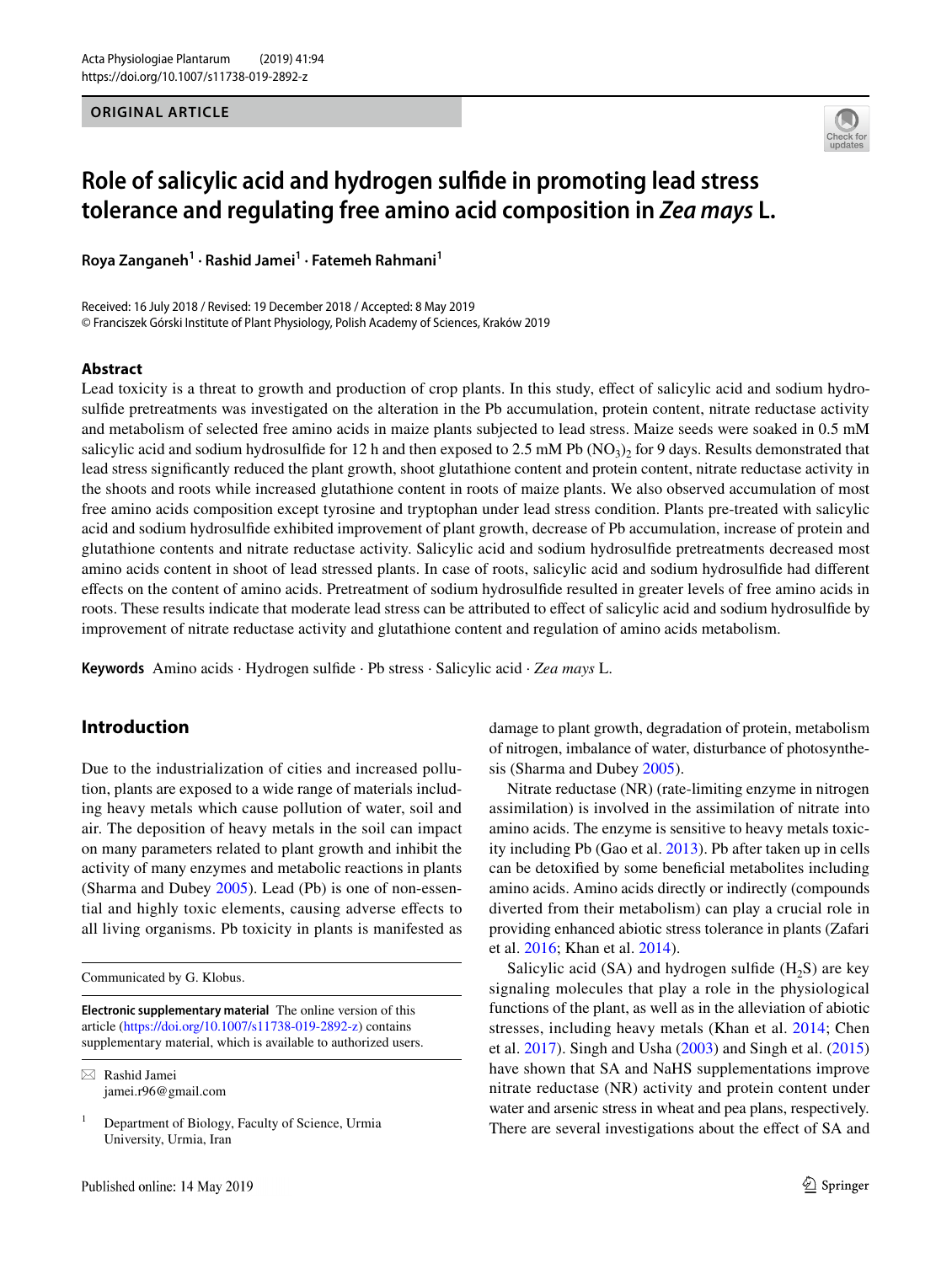NaHS on the free amino acids composition, but the number of these in case of NaHS is very limited (Hussein et al. [2007](#page-8-6); Farhangi-Abriz and Ghassemi-Golezani [2016](#page-8-7); Zhang et al. [2008](#page-8-8)). The aim of this study was to investigate Pb impact in plant growth, protein content, nitrate reductase activity, free amino acid composition and glutathione (GSH) content and the ameliorating capacity of SA and NaHS to improve Pb stress through modulating protein and glutathione (GSH) contents and NR enzyme activity and regulation of free amino acid composition.

#### **Materials and methods**

Maize (*Zea mays* cv. 704) seeds were disinfected with 10% (v/v) sodium hypochlorite for 5 min, washed thoroughly with distilled water and pretreated with SA (0.5 mM) and NaHS (0.5 mM) for 12 h (concentrations were optimized in preliminary experiments). Four concentrations (0.2, 0.5, 1 and 2 mM) of SA and NaHS were applied to measure seeds germination to determine the optimum concentration (supplementary data, Tables [1](#page-1-0) and [2\)](#page-2-0).

Then, the seeds were transferred to Petri-dishes for germination at 26 °C in dark. The uniformly seedlings were cultivated in pot containing sand and perlite in the ratio of 2:1. Plants were grown under long-day conditions with 16 h/8 h day/night cycle at a temperature between 20 and 29 °C. The humidity of growth chamber was set to 60–80%. The 6-day-old seedlings were divided in two groups: group 1 was exposed to lead stress  $(2.5 \text{ mM Pb} (NO<sub>3</sub>)<sub>2</sub>)$  (lead nitrate was added to each pot at the time of sowing) and group 2 irrigated with tap water as control for 9 days. The stressed plants were supplied with sub-optimal nitrate concentrations (decreasing nitrates in nutrient solutions). Concentrations of Ca and K were balanced by CaCl<sub>2</sub> and KCl. Then, plants were harvested for further analyses. Plant height was measured with a ruler. The fresh weights of shoots and roots after separating were determined and for estimation of dry weight, plants were oven-dried for 48 h at 65–75 °C and then weighted.

### **Pb accumulation**

The samples were oven-dried at 105 °C for 24 h. Powdered samples of each plant material (500 mg) were digested for 12 h with (7.5 mL) 65% nitric acid and (2.5 mL) 36% hydrochloric acid at 25 °C, then heated for 2 h at 105 °C. The Pb content was determined by atomic absorption spectroscopy (SHIMADZU AA-6300, Japan) (Nóvoa-Muñoz et al. [2008](#page-8-9)).

#### **Protein content**

Protein content was measured by the Lowry method (Lowry et al. [1951](#page-8-10)). For this purpose, fresh segments weighing 0.2 g were homogenized in an ice bath in 4 mL of 0.2 M Tris–HCl buffer (pH 8.0) containing 17.2 g sucrose and 0.1 g ascorbic acid, and the homogenate was centrifuged at 4000*g* for 20 min. The supernatant was used for protein content assay. The amount of protein was calculated using a standard curve prepared with known concentration of bovine serum albumin.

#### **Assay of NR (E.C. 1.6.6.1) activity**

NR activity was assayed by the method of Jaworski [\(1971](#page-8-11)). Frozen samples were homogenized in 50 mM phosphate buffer (pH 7.5), 10 mM  $KNO<sub>3</sub>$  and 0.5% n-propanol. The samples were incubated in the dark at 30 °C for 30 min. The reaction was stopped by placing the tubes in boiling water for 5 min. Subsequently, the formed nitrite was calorimetrically determined at 540 nm after azo coupling with sulfanilamide and naphthylene diamine dihydrochloride. After 20 min, absorbance was measured at 540 nm. The calibration curve was used for calculation of NR activity.

<span id="page-1-0"></span>

|  | Table 1 Effect of SA and NaHS on Pb content, protein content, NR activity and GSH content in shoots and roots of maize under Pb stress |  |  |  |  |  |  |  |  |  |
|--|----------------------------------------------------------------------------------------------------------------------------------------|--|--|--|--|--|--|--|--|--|
|--|----------------------------------------------------------------------------------------------------------------------------------------|--|--|--|--|--|--|--|--|--|

| Parameters                          | Tissue       | Control                       | $SA(0.5$ mM)                | NaHS $(0.5 \text{ mM})$     | Pb $(2.5 \text{ mM})$        | $Pb + SA$                   | $Pb + NaHS$           |
|-------------------------------------|--------------|-------------------------------|-----------------------------|-----------------------------|------------------------------|-----------------------------|-----------------------|
| Pb content $(mg/g)$ DW)             | Shoot        | $Nd*$                         | Nd                          | Nd                          | $3.29 \pm 0.61^a$            | $1.36 + 0.50^b$             | $1.11 \pm 0.44^b$     |
|                                     | Root         |                               |                             |                             | $7.16 \pm 0.87$ <sup>a</sup> | $2.59 + 0.70^b$             | $2.12 \pm 0.89^b$     |
| Protein content $(mg/g FW)$         | <b>Shoot</b> | $11.13 \pm 0.41^b$            | $11.91 + 0.24^{ab}$         | $13.11 + 0.31^a$            | $9.51 \pm 0.76$ <sup>c</sup> | $10.97 \pm 0.22^b$          | $11.23 + 0.20^b$      |
|                                     | Root         | $9.65 \pm 0.50^b$             | $10.91 \pm 0.07^{\text{a}}$ | $10.42 \pm 0.31^{ab}$       | $7.63 \pm 0.33$ <sup>c</sup> | $11.30 \pm 0.52^{\text{a}}$ | $10.55 \pm 0.33^{ab}$ |
| NR activity (µmol $NO_2^-$ /g FW.h) | Shoot        | $3.19 \pm 0.22^{ab}$          | $3.30 + 0.22^{ab}$          | $3.59 + 0.11^a$             | $1.69 + 0.16^c$              | $2.49 + 0.18^b$             | $3.03 \pm 0.44^{ab}$  |
|                                     | Root         | $1.66 \pm 0.06^b$             | $2.20 \pm 0.15^a$           | $2.47 + 0.31^a$             | $0.72 \pm 0.07^c$            | $1.40 + 0.11^b$             | $1.64 \pm 0.07^b$     |
| GSH content $(\mu \text{mol/g FW})$ | <b>Shoot</b> | $0.20 \pm 0.008$ <sup>c</sup> | $0.25 + 0.03$ <sup>bc</sup> | $0.22 \pm 0.01^c$           | $0.11 + 0.01^d$              | $0.32 \pm 0.03^{ab}$        | $0.34 + 0.02^a$       |
|                                     | Root         | $0.09 + 0.02^d$               | $0.20 + 0.02^c$             | $0.25 + 0.01$ <sup>bc</sup> | $0.19 + 0.03^{\circ}$        | $0.30 \pm 0.03^{ab}$        | $0.33 + 0.01^a$       |

Values are mean ± SE of three independent replications. Different superscripted letters (a–d) within the row indicate statistically significant difference between treatments at  $P \leq 0.05$ , according to Duncan's multiple range test

\*Not detected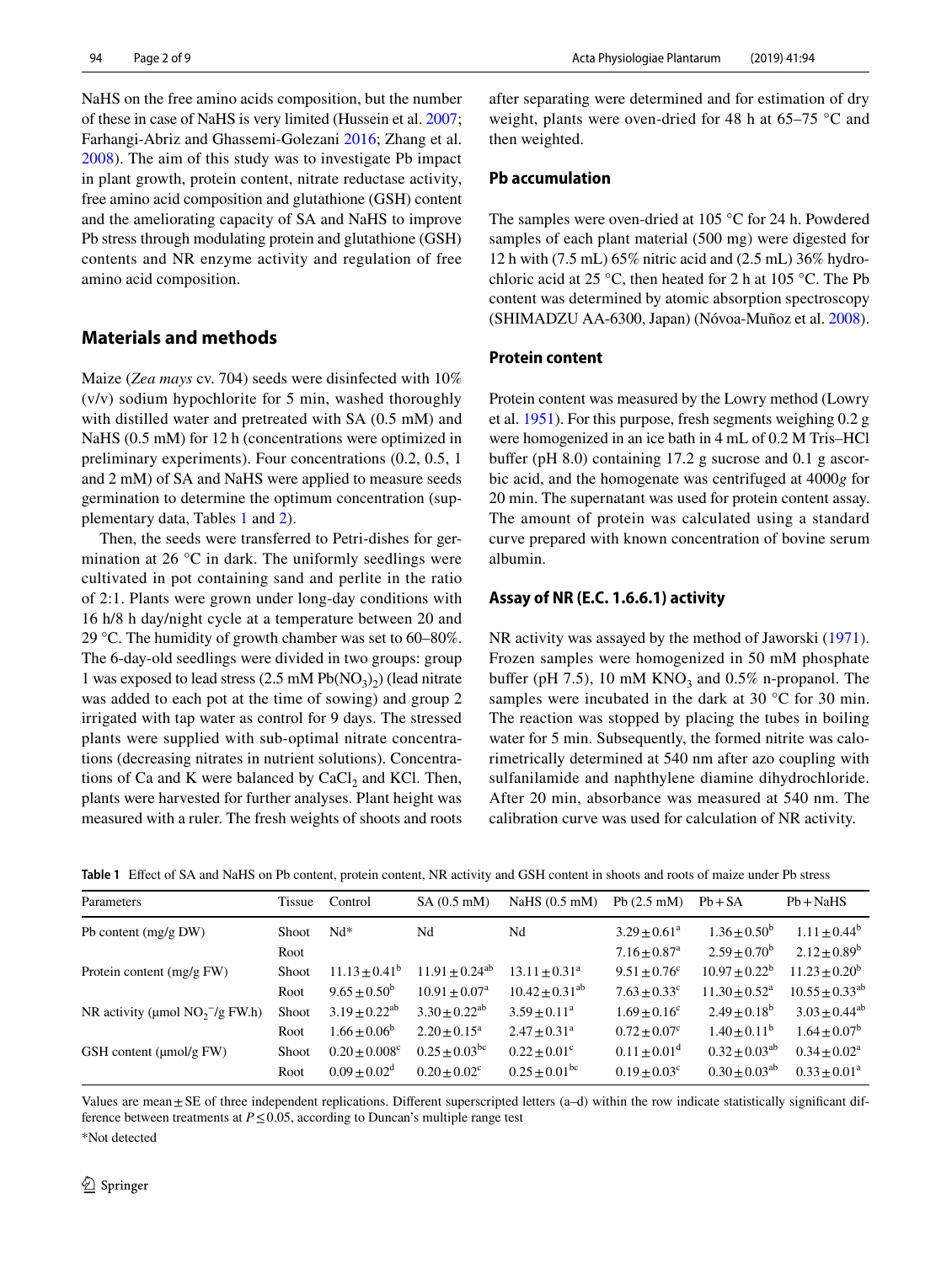<span id="page-2-0"></span>**Table 2** Efect of SA and NaHS on amino acids content in shoots and roots of maize under Pb stress

| Amino acids<br>$(\mu \text{mol/g FW})$ | <b>Tissue</b> | Control                        | $SA(0.5$ mM)                     | NaHS (0.5 mM)                  | Pb $(2.5 \text{ mM})$          | $Pb + SA$                      | $Pb + NaHS$                     |
|----------------------------------------|---------------|--------------------------------|----------------------------------|--------------------------------|--------------------------------|--------------------------------|---------------------------------|
| Aspartate                              | Shoot         | $43.02 \pm 2.64^e$             | $86.83 + 2.89^d$                 | $114.18 \pm 2.88$ <sup>c</sup> | $261.26 \pm 3.39^a$            | $131.58 + 3.55^b$              | $79.68 \pm 3.68$ <sup>d</sup>   |
|                                        | Root          | $9.31 \pm 1.19^d$              | $34.19 \pm 1.74^b$               | $14.73 + 2.65$ <sup>cd</sup>   | $38.11 + 1.73^b$               | $21.46 \pm 3.27$ °             | $159.13 \pm 3.64^a$             |
| Glutamate                              | Shoot         | $217.76 \pm 3.37$ <sup>f</sup> | $258.49 \pm 3.37^e$              | $410.87 \pm 2.40$ <sup>d</sup> | $958.04 \pm 5.80^a$            | $826.34 \pm 5.74$ <sup>c</sup> | $866.57 \pm 12.53$ <sup>t</sup> |
|                                        | Root          | $102.29 \pm 4.05^e$            | $294.23 \pm 4.62$ <sup>c</sup>   | $147.46 \pm 4.64$ <sup>d</sup> | $328.48 \pm 5.79^b$            | $343.30 \pm 7.13^b$            | $1595.75 \pm 9.03^a$            |
| Asparagine                             | Shoot         | $21.00 \pm 1.45$ <sup>d</sup>  | $31.18 \pm 2.45$ <sup>d</sup>    | $235.18 \pm 4.13$ <sup>c</sup> | $790.54 \pm 3.74$ <sup>a</sup> | $224.35 \pm 5.16^c$            | $457.31 \pm 5.29^b$             |
|                                        | Root          | $6.01 \pm 0.57$ <sup>d</sup>   | $10.16 \pm 0.60$ <sup>d</sup>    | $4.63 \pm 0.88$ <sup>d</sup>   | $88.37 \pm 4.41^b$             | $24.71 \pm 3.69^c$             | $468.59 \pm 4.88$ <sup>a</sup>  |
| Serine                                 | Shoot         | $132.53 \pm 4.81^{\text{d}}$   | $139.33 \pm 3.37^{\rm d}$        | $114.13 \pm 5.47^e$            | $470.85 \pm 3.36^a$            | $174.26 \pm 5.51$ <sup>c</sup> | $212.16 \pm 5.29^b$             |
|                                        | Root          | $60.05 + 2.88^{\circ}$         | $80.02 \pm 2.88^{\rm b}$         | $60.81 \pm 3.81$ <sup>c</sup>  | $84.13 \pm 2.31^b$             | $78.50 \pm 3.49^b$             | $138.02 \pm 4.61^a$             |
| Histidine                              | Shoot         | $8.39 \pm 0.48$ <sup>cd</sup>  | $9.17 \pm 0.48$ <sup>cd</sup>    | $6.82 \pm 0.51$ <sup>d</sup>   | $25.16 \pm 1.45^a$             | $17.92 \pm 2.70^{\rm b}$       | $12.85 \pm 1.95^{bc}$           |
|                                        | Root          | $4.08 \pm 0.58$ <sup>e</sup>   | $7.02 \pm 0.57$ <sup>c</sup>     | $4.49 \pm 0.63d^e$             | $11.05 \pm 0.58^{\rm b}$       | $6.57 \pm 0.80$ <sup>cd</sup>  | $22.22 \pm 1.17^a$              |
| Glycine                                | Shoot         | $11.92 \pm 0.99^b$             | $13.44 \pm 0.96^{ab}$            | $11.87 \pm 0.98^{\rm b}$       | $17.53 \pm 0.96^a$             | $11.23 \pm 1.92^b$             | $12.49 \pm 2.09^b$              |
|                                        | Root          | $6.19 + 0.60^b$                | $7.08 \pm 0.58^{\rm b}$          | $6.56 \pm 0.29^b$              | $9.80 \pm 0.43$ <sup>a</sup>   | $10.15 \pm 0.59^{\text{a}}$    | $9.73 \pm 0.43^a$               |
| Threonine                              | Shoot         | $224.39 \pm 4.33^b$            | $166.20 \pm 4.83$ <sup>d</sup>   | $117.79 \pm 3.73^e$            | $380.14 \pm 4.81$ <sup>a</sup> | $210.05 \pm 3.62^c$            | $168.98 \pm 3.00^{\mathrm{d}}$  |
|                                        | Root          | $79.14 \pm 2.89$ <sup>c</sup>  | $89.19 \pm 4.04$ <sup>c</sup>    | $30.66 \pm 3.71$ <sup>d</sup>  | $113.23 \pm 3.47^b$            | $120.39 \pm 2.82^b$            | $149.10 \pm 4.61^a$             |
| Arginine                               | Shoot         | $154.27 \pm 2.89$ <sup>c</sup> | $187.02 \pm 4.04^b$              | $112.83 \pm 4.38$ <sup>e</sup> | $413.21 \pm 5.77^a$            | $406.30 \pm 3.75^{\text{a}}$   | $139.07 \pm 4.61$ <sup>d</sup>  |
|                                        | Root          | $24.10 \pm 1.15$ <sup>d</sup>  | $40.31 \pm 1.76$ <sup>c</sup>    | $24.47 \pm 1.44$ <sup>d</sup>  | $52.30 \pm 1.75^b$             | $35.38 \pm 2.36^c$             | $95.12 \pm 2.88^a$              |
| Alanine                                | Shoot         | $9.06 \pm 0.58^{\rm b}$        | $0.83 \pm 0.06^d$                | $5.21 \pm 0.61$ <sup>c</sup>   | $23.05 \pm 1.15^a$             | $6.94 \pm 1.15^{bc}$           | $1.88 \pm 0.55$ <sup>d</sup>    |
|                                        | Root          | $3.40 \pm 0.73$ <sup>cd</sup>  | $5.21 \pm 0.64$ <sup>bc</sup>    | $1.83 \pm 0.58$ <sup>d</sup>   | $3.76 \pm 0.39$ <sup>cd</sup>  | $6.44 \pm 0.73^b$              | $10.18 \pm 0.60^a$              |
| Tyrosine                               | Shoot         | $18.15 \pm 0.59$ <sup>ab</sup> | $16.37 \pm 0.73$ <sup>bc</sup>   | $17.07 \pm 0.58$ <sup>bc</sup> | $6.40 \pm 0.30$ <sup>d</sup>   | $20.31 \pm 1.19^a$             | $15.31 \pm 0.67$ <sup>c</sup>   |
|                                        | Root          | $10.23 \pm 0.62^a$             | $9.35 \pm 0.72$ <sup>ab</sup>    | $8.45 \pm 0.74$ <sup>ab</sup>  | $3.28 \pm 0.72$ <sup>c</sup>   | $10.04 \pm 0.57$ <sup>a</sup>  | $7.45 \pm 0.76^b$               |
| Cysteine                               | Shoot         | $62.54 \pm 2.67$ <sup>d</sup>  | $76.42 \pm 3.39^c$               | $133.84 \pm 2.16^a$            | $76.27 \pm 3.30^c$             | $75.05 \pm 3.19^c$             | $93.83 \pm 1.62^b$              |
|                                        | Root          | $44.86 \pm 2.85^b$             | $40.24 \pm 3.00^b$               | $86.82 \pm 3.56^a$             | $42.70 \pm 2.75^{\rm b}$       | $38.40 \pm 2.04^b$             | $46.37 \pm 3.50^b$              |
| Valine                                 | Shoot         | $4.04 \pm 0.57$ <sup>ab</sup>  | $3.32 \pm 0.33^b$                | $3.03 \pm 0.55^b$              | $5.73 \pm 0.72$ <sup>a</sup>   | $4.89 \pm 0.49$ <sup>ab</sup>  | $4.06 \pm 0.58$ <sup>at</sup>   |
|                                        | Root          | $1.42 \pm 0.05$ <sup>f</sup>   | $1.87 \pm 0.04$ <sup>d</sup>     | $2.52 \pm 0.05^{\rm b}$        | $1.69 \pm 0.05^e$              | $2.73 \pm 0.06^a$              | $2.07 \pm 0.04$ <sup>c</sup>    |
| Tryptophan                             | Shoot         | $382.05 \pm 5.77$ <sup>c</sup> | $2057.18 \pm 11.54$ <sup>a</sup> | $202.93 \pm 4.60^{\mathrm{d}}$ | $107.20 \pm 2.89^e$            | $190.29 \pm 5.20$ <sup>d</sup> | $703.21 \pm 7.50^b$             |
|                                        | Root          | $126.20 \pm 4.05^a$            | $108.03 \pm 4.04^b$              | $72.41 \pm 3.90$ <sup>d</sup>  | $95.20 \pm 3.47^c$             | $111.31 \pm 3.47^b$            | $55.67 \pm 3.17^e$              |
| Leucine                                | Shoot         | $17.11 \pm 1.16$ <sup>bc</sup> | $24.30 \pm 1.75^{\text{a}}$      | $12.28 \pm 1.69$ <sup>c</sup>  | $18.89 \pm 1.38^{\rm b}$       | $14.67 \pm 1.19$ <sup>bc</sup> | $16.91 \pm 1.73$ <sup>bc</sup>  |
|                                        | Root          | $8.24 \pm 0.62^{ab}$           | $7.31 \pm 0.65^b$                | $10.08 \pm 0.58$ <sup>a</sup>  | $7.34 \pm 0.67^b$              | $10.25 \pm 0.63^a$             | $10.06 \pm 0.58$ <sup>a</sup>   |
| Isoleucine                             | Shoot         | $29.02 \pm 2.88$ <sup>d</sup>  | $28.06 \pm 2.63$ <sup>d</sup>    | $66.70 \pm 3.53^{\text{a}}$    | $49.18 \pm 4.62^b$             | $33.47 \pm 3.33$ <sup>cd</sup> | $42.90 \pm 2.66^{bc}$           |
|                                        | Root          | $66.14 \pm 2.89$ <sup>d</sup>  | $76.01 \pm 3.46^{cd}$            | $191.07 \pm 4.61^a$            | $39.04 \pm 2.30^e$             | $92.21 \pm 4.04$ <sup>c</sup>  | $78.30 \pm 3.47^b$              |

Values are mean±SE of three independent replications. Different superscripted letters (a–f) within the row indicate statistically significant differences between treatments at  $P \leq 0.05$ , according to Duncan's multiple range test

## **GSH content**

GSH content was estimated using the method of Ellman [\(1959\)](#page-7-1). Fresh tissues (500 mg) were homogenized in 15% metaphosphoric acid and the homogenate was centrifuged at 5000*g* for 30 min at 4 °C. The supernatant (200 μl) was mixed with 2.6 ml phosphate bufer and 200 μl of 6 mM DTNB and incubated for 30 min. The absorbance was read at 412 nm, and glutathione content was calculated from the standard curve.

#### **Chromatographic separation of amino acids**

The Stines et al. ([1999\)](#page-8-12) method was followed for the estimation of amino acids. The plant material (0.2 g of fresh weight) was homogenized in water, chloroform, methanol (HPLC grade) in ratio of  $3:5:12$  (v/v). The extract was centrifuged at 12,000*g* for 5 min; the supernatant was diluted 1:5  $(v/v)$  with 0.25 M borate buffer, pH 8.5. In this study, *O*-phthalaldehyde (OPA) was used as pre-column derivatizing reagent. OPA-derivatized amino acids were injected to HPLC system (Shimadzu, Japan (for separation on Eurospher 100-5-C-18 column (25 cm $\times$  4.6 mm; 5 µm). The mobile phase was a mixture of 50 mM sodium acetate, pH 7.02 (79%) and methanol (21%) (bufer A) and 50 mM sodium acetate, pH 7.02 (25%) and methanol (75%) (bufer B). Resolution of amino acid derivatives were monitored through fuorescence detector with excitation and emission set at 330 nm and 450 nm, respectively. Data were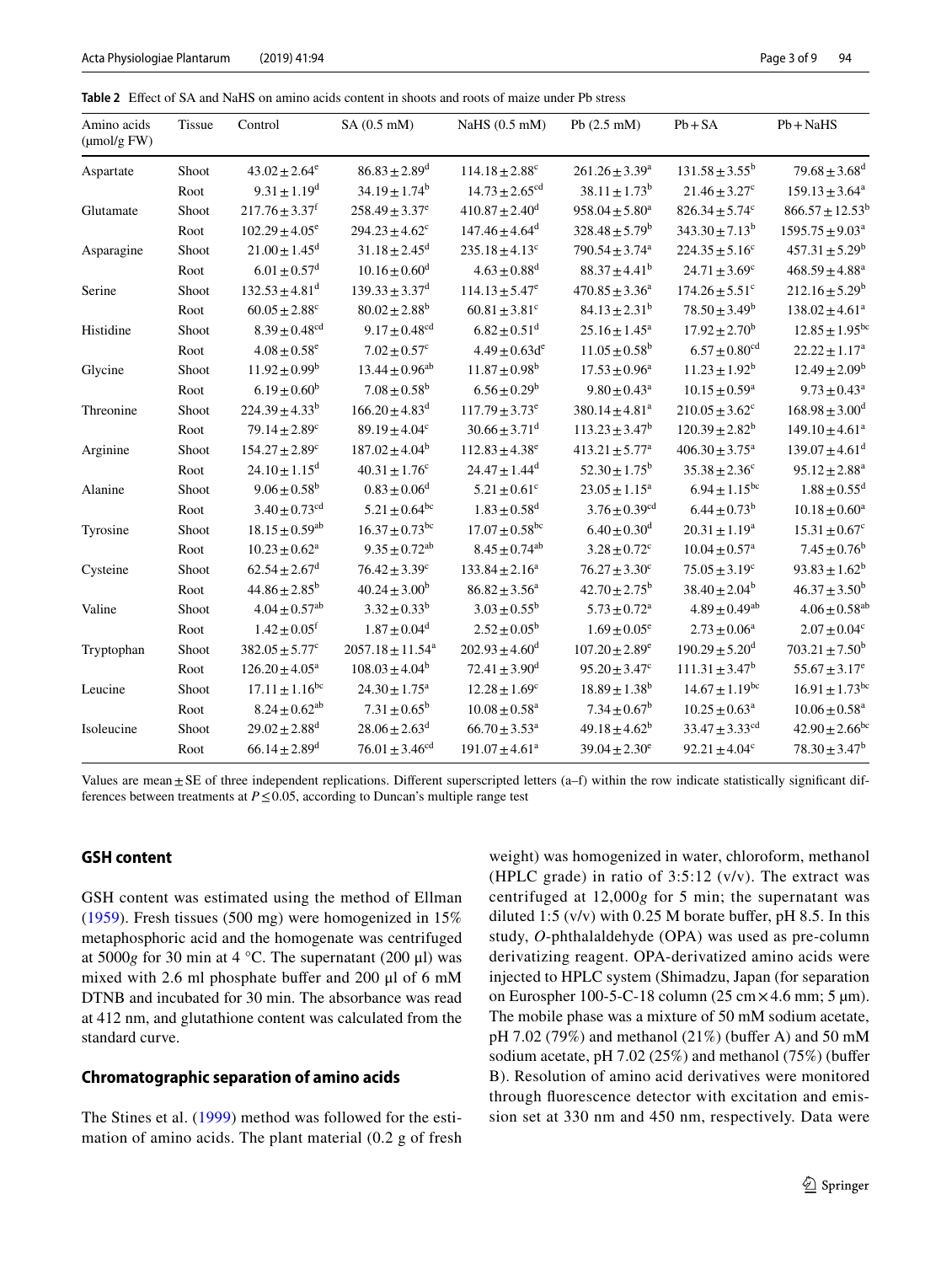acquired and processed by ChromGate chromatography management system.

## **Statistical analysis**

All the assays were carried out in triplicate. The results are expressed as mean values and standard error (SE) of the mean. Data analyses were performed using SPSS software version 19 and the means were compared using Duncan's multiple range (DMRT) test at  $p < 0.05$  following analysis of variance (ANOVA).

## **Results**

#### **Growth parameters**

The plants grown in medium containing excess Pb exhibited reduced growth parameters (length 32 and 39%, fresh weight 36 and 48% and dry weight 14 and 16%) in shoot and root, respectively, but application of SA and NaHS improved growth parameters of shoots and roots (Fig. [1](#page-3-0)).



<span id="page-3-0"></span>**Fig. 1** Efect of SA and NaHS on length and fresh and dry weight of shoot and root of maize under Pb stress. Bars represent standard errors (SE) of the mean (*n*=3). Diferent letters indicate signifcant diference between treatments at *P*≤0.05, according to Duncan's multiple range test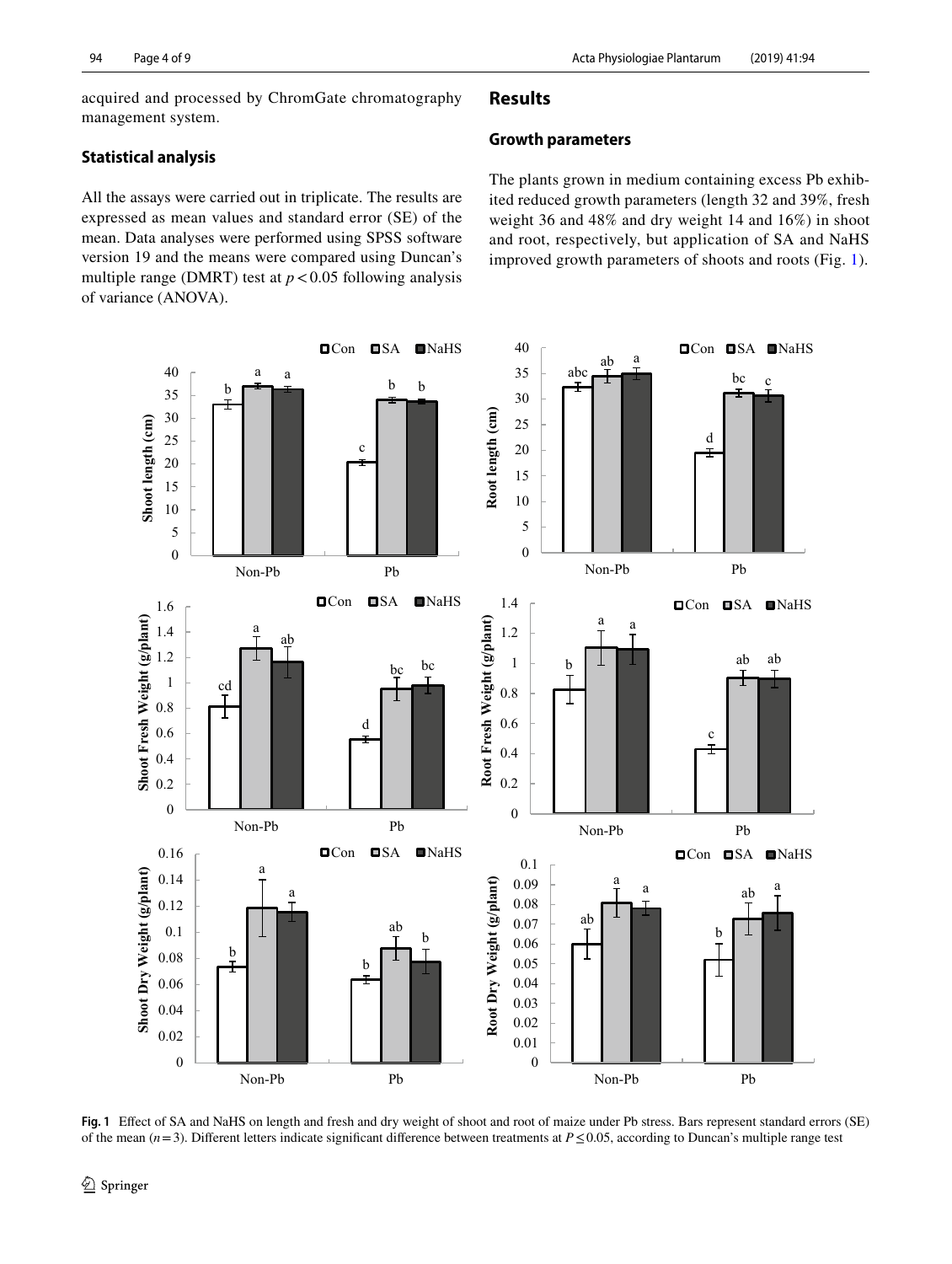## **Pb accumulation**

Under Pb stress, Pb accumulated in both shoots and roots. Seed pretreatment with SA and NaHS, however, markedly reduced the Pb content in shoot and root of maize.

#### **Content of soluble proteins and NR activity**

Exposure of maize plants to Pb led to decrease of protein content and activity of NR, however, protein content and NR activity increased in the shoots and roots when seeds were pretreated with SA and NaHS. Marked increase in NR activity was observed in both shoot and root in SA- and NaHS-pretreated plants under normal condition. Moreover, in non-stressed plants, NaHS and SA pretreatments signifcantly increased shoot and root protein contents, respectively (Table [1\)](#page-1-0).

#### **GSH content**

Our observation showed that Pb treatment increased GSH content by 52% in roots while decreased it by 45% in shoots of maize plants. Compared to Pb stress alone, pretreatment with both SA and NaHS resulted in increase in GSH content. GSH content showed signifcant rise in roots of SA- and NaHS-pretreated plants under non-stress condition (Table [1](#page-1-0)).

#### **Changes in free amino acids content**

The effects of Pb stress and SA and NaHS supplementations on the free amino acid profle are presented in Table [2.](#page-2-0) Among 15 detected free amino acids, Pb treatment markedly increased the aspartate, glutamate, asparagine, serine, histidine, glycine, threonine, arginine and isoleucine contents in both shoot and root of maize plants. Pb stress also increased alanine and cysteine content in shoot and valine content in root signifcantly. Two amino acids, tyrosine and tryptophan showed decline compared to control in both shoot and root.

In shoots, both SA and NaHS pretreatments decreased 8 amino acids including aspartate, glutamate, asparagine, serine, histidine, glycine, threonine and alanine contents in Pb-contaminated plants. SA pretreatment also decreased isoleucine and NaHS decreased cysteine content in shoot, signifcantly. However, tyrosine and tryptophan contents were enhanced in shoot of both SA- and NaHS-pretreated plants. SA and NaHS pretreatments had no significant effect on arginine, valine and leucine contents in shoot of Pb stressed maize plants (Table [2\)](#page-2-0).

In case of roots, SA pretreatment accumulated 6 amino acids (alanine, tyrosine, valine, tryptophan, leucine and isoleucine) content in stressed plants. However, SA priming decreased aspartate, asparagine, histidine and arginine content and had no signifcant efect on other amino acids content in roots of Pb contaminated plants. Pre-sowing seed treatment with NaHS increased 12 amino acids content in roots of stressed plants. However, NaHS pretreatment decreased tryptophan content and had no signifcant efect on glycine and cysteine contents in roots of Pb-treated plants (Table [2\)](#page-2-0).

## **Discussion**

In present study under Pb treatment a signifcant amount of Pb was accumulated by the maize plant, especially in the roots (Table [1](#page-1-0)). Therefore, the role of root is very important, because the roots can act as the main site for the deposition and inactivation of metals (Sharma and Dubey [2005](#page-8-0)). Pb accumulation is associated with a reduction in growth in this study (Fig. [1\)](#page-3-0). In many studies on plants exposed to abiotic stresses, accumulation of amino acids has been observed (Pavlíková et al. [2014](#page-8-13); Zemanová et al. [2017\)](#page-8-14). Our study has also revealed increase in the content of most amino acids in Pb-treated plants. Amino acids play an important role in tolerance of stressed plants through osmotic regulation, intracellular pH adjustment, ion transfer regulation, cell homeostasis, ROS detoxifcation, xenobiotics and heavy metals chelation (Zemanová et al. [2017](#page-8-14); Dixit et al. [2015](#page-7-2)). In addition, it has been reported that increase in content of amino acids may be due to accumulation of several compounds of Krebs cycle such as pyruvate and 2-oxoglutarate caused by the malfunctioning of respiratory activity, which may increase synthesis of certain amino acids, and may also be due to decreased protein synthesis and the change in the balance between soluble amino acids and proteins or increased protein degradation under stress condition (Sujatha and Priyadarshini [2009](#page-8-15)). In this investigation, growth and protein content decreased in shoot and root of maize plants under the Pb stress (Table [1\)](#page-1-0).

In this research, aspartate content was increased under stress in shoot and root of maize plants. Similar to our results, Zemanová et al. [\(2017\)](#page-8-14) reported an increase in aspartate in *Noccaea praecox* under cadmium stress. Increase of aspartate content may be due to a decrease in protein synthesis which was observed in this study (Table [1](#page-1-0)). Seed pretreatment with SA reduced aspartate content of shoot and root of maize under stress conditions, and seed pre-treatment with NaHS reduced shoot aspartate content and increased content of root aspartate. Induction in synthesis of some stress proteins in response to abiotic stress in SA- and NaHSpretreated plants (Khan et al. [2015](#page-8-16); Li et al. [2016b](#page-8-17)), can be a reason for reduction of amino acids content in maize plants.

Glutamate is an acidic amino acid and a central molecule in amino acid metabolism in plants. In this study, glutamate content increased under Pb stress in both shoots and roots compared with the control plants (Table [2](#page-2-0)). Similar to our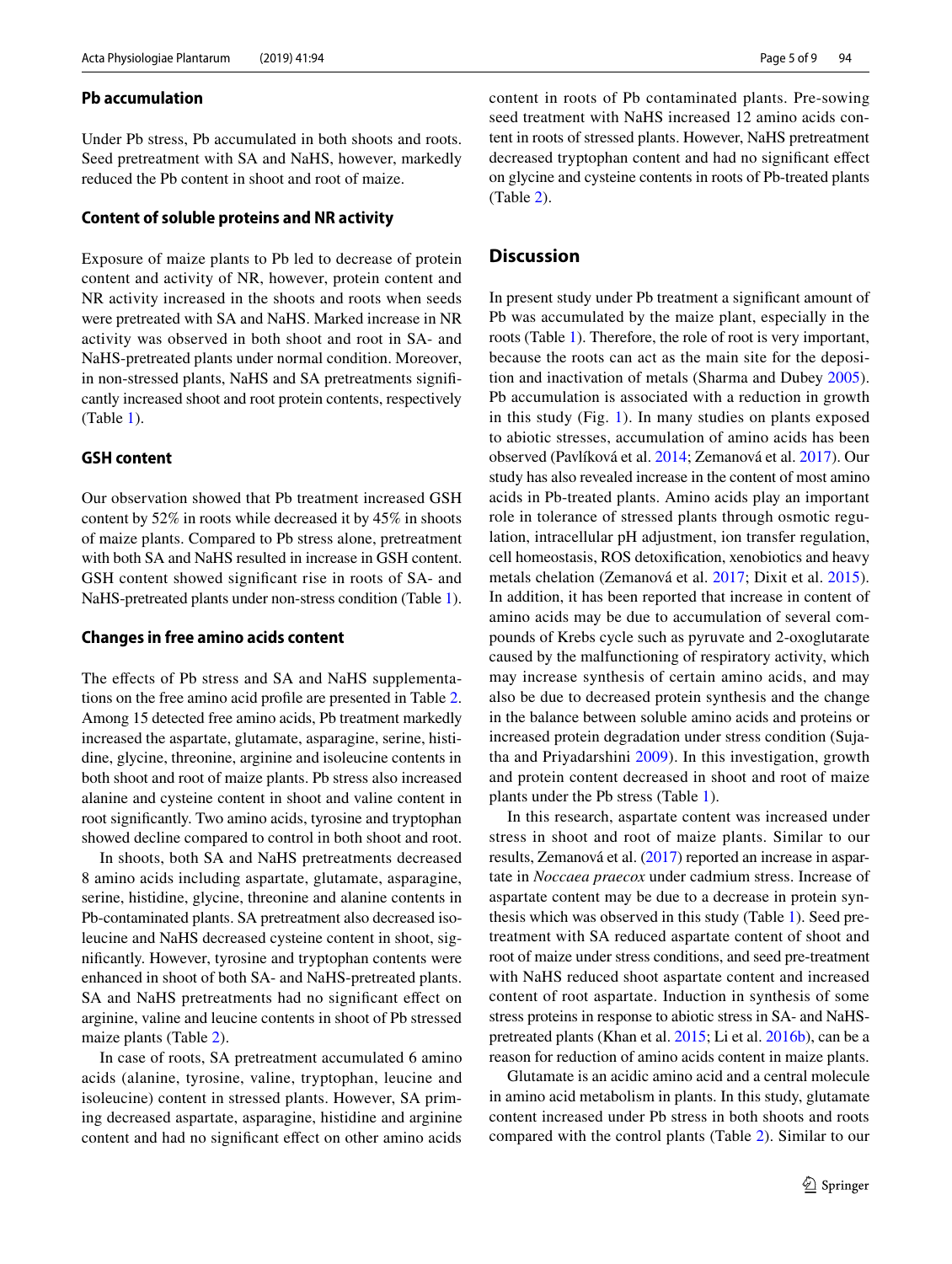results, increase in glutamate content was reported in pigeon pea plant under lead and cadmium stresses (Sujatha and Priyadarshini [2009](#page-8-15)). Skopelitis et al. [\(2006](#page-8-18)) have reported that protease enzyme activity increases under abiotic stresses. Increasing glutamate content in this study can be due to increased activity of protease under stress. Increasing the activity of protease enhances the amount of ammonium which is toxic to the cell. Glutamate synthase enzyme uses this ammonium to synthesize glutamate (Skopelitis et al. [2006](#page-8-18)). High demand for glutamate under stress conditions has been reported to be due to its use for the synthesis of proline, polyamines and GSH. Glutamate is one of the three amino acids (cysteine, glutamate and glycine) involved in the GSH structure (Forde and Lea [2007](#page-8-19)). Seed pre-treatment with SA and NaHS reduced glutamate content in shoot under stress conditions. However, NaHS pretreatment increased root glutamate content in stressed plants. A slight decrease in this amino acid, as mentioned earlier, is probably due to its use for the production of GSH which increased with SA and NaHS pretreatments, in this study (Table [1\)](#page-1-0). Similar to the results of this study, pretreatments of SA and NaHS have been shown to increase GSH content in mustard and pea under salt and arsenate stresses, respectively (Nazar et al. [2015](#page-8-20); Singh et al. [2015\)](#page-8-5). GSH is responsible for binding of metal ions, and also for protection against oxidative damage (Singh et al. [2015\)](#page-8-5). Therefore, alleviating the Pb toxicity by this protective compound probably afects the metabolism of amino acids.

Among the 21 amino acids of proteinogenic, arginine has the highest ratio of nitrogen to carbon (4 N/6C), which makes it an appropriate form of organic nitrogen storage (Winter et al. [2015](#page-8-21)). In this study, arginine content increased under Pb stress (Table [2\)](#page-2-0). Increasing the amount of arginine may be due to its osmolyte role (Azevedo Neto et al. [2009](#page-7-3)). Azevedo Neto et al. [\(2009\)](#page-7-3) reported that arginine accumulation in maize plant during salinity stress is probably the result of de novo synthesis that prevents the accumulation of toxic ammonium at the time of growth retardation caused by salt stress. Seed pre-treatment with SA reduced arginine content in shoot and root of maize under stress conditions whereas seed pre-treatment with NaHS decreased arginine content in only shoot of maize plants under Pb stress. This amino acid is a precursor of the synthesis of polyamines, proline and also the nitric oxide signaling molecule with important physiological functions in plant (Winter et al. [2015](#page-8-21)). Therefore, it is likely that the reduction of arginine content by pretreatment of SA and NaHS may be due to the positive efect of these compounds on the catabolism of this amino acid for biosynthesis of products derived from its metabolism, which plays an important role in improving the stress.

The asparagine amino acid, like arginine, has a high N/C ratio. There is evidence that asparagine can be bound to cadmium, zinc and Pb (Lea et al. [2007\)](#page-8-22). In this study, asparagine content increased under Pb stress (Table [2\)](#page-2-0). Chaffei et al. [\(2004\)](#page-7-4) reported that cadmium stress increases the concentration of asparagine in roots and leaves of tomato which was consistent with our results. They observed increased activity of asparagine synthase under cadmium stress. Increasing asparagine under stress in this study may be either directly due to its contribution to maintaining osmotic pressure or indirectly due to the restriction of protein synthesis under stress conditions (Lea et al. [2007](#page-8-22)). Pretreatment of seed with SA reduced asparagine content in shoot and root tissues under stress conditions. Seed pretreatment with NaHS decreased asparagine content in shoot of plants under Pb stress. Reducing asparagine content in SA- and NaHS-pretreated plants is probably due to stress relief and therefore a decrease in the need for high levels of asparagine. However, asparagine content increased in roots of NaHS-pretreated plants under stress conditions.

In this study, Pb stress increased the amount of histidine. Azevedo Neto et al. ([2009\)](#page-7-3) also reported an increase in content of histidine in maize plants under salt stress due to the synthesis of de novo and nitrogen storage to prevent toxicity of ammonium (due to reduced growth and protein degradation) resulting in increased contents of histidine and arginine amino acids. These two amino acids are suitable for storing nitrogen due to presence of two amides in their structure. Seed pre-treatment with SA reduced level of histidine in shoots and roots under stress conditions, but seed pre-treatment with NaHS reduced the amount of roots histidine and increased content of histidine in shoots.

Cysteine is involved in the production of several important cellular compounds such as glutathione, metallothionein, phytochelatin and hydrogen sulfide, and plays an important role in enhancing tolerance to stress (Erika et al. [2004](#page-8-23)). In this study, the cysteine content increased in shoots of maize. The increase of cysteine can be due to demand for biosynthesis of sulfur-containing compounds for stress adaptation. Similar to our results, Cui et al. ([2014\)](#page-7-5) reported an increase in cysteine content in Arabidopsis plants under cadmium stress. However, pretreatment of seeds with SA had no obvious efect on cysteine content in both shoots and roots under stress condition. However, NaHS pretreatment increased shoot cysteine content in Pb-stressed plants. Nazar et al. [\(2015](#page-8-20)) and Cui et al. ([2014](#page-7-5)) observed that cysteine content increased in SA- and NaHS-treated plants under salt and Cd stresses, respectively. The contribution of SA and  $H_2S$  in sulfur assimilation and stress alleviation has been recorded (Nazar et al. [2015](#page-8-20); Cui et al. [2014](#page-7-5)).

Tyrosine is an aromatic amino acid, produced from shikimate pathway. In addition to being used for protein biosynthesis, it is considered as secondary metabolite precursor such as favonoids, phenolic acids and phytotoxins (Zafari et al. [2016](#page-8-2)). In this study, content of tyrosine in shoot and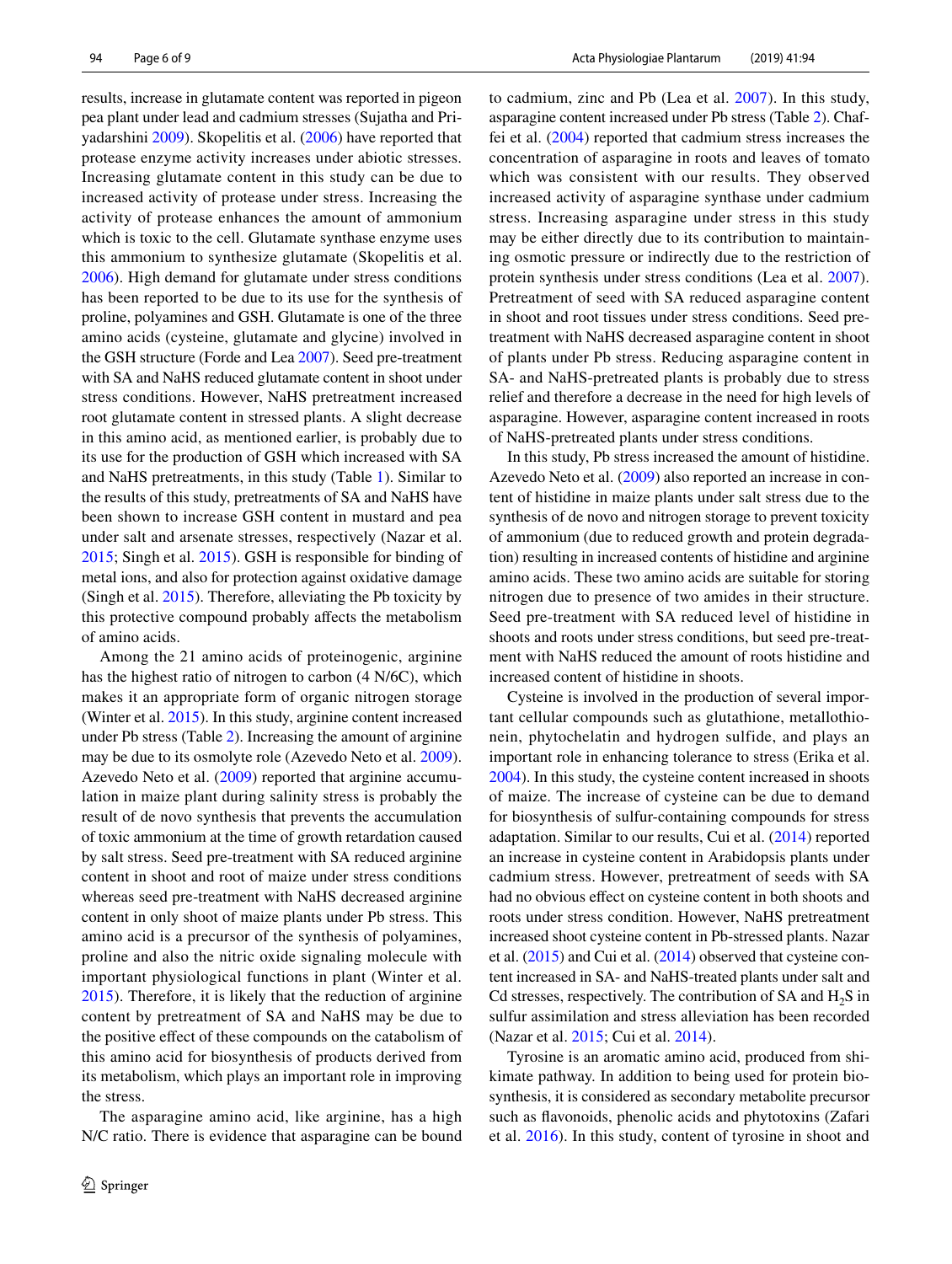root of maize plants decreased under Pb stress. Lehmann and Pollmann ([2009\)](#page-8-24) reported an increase in the activity of the tyrosine decarboxylase enzyme (converting tyrosine to tyramine) in Arabidopsis plants under drought stress. They reported the role of this enzyme in increasing plant defense. In addition, in the pathway of biosynthesis of phenolic compounds, two phenylalanine ammonia lyase (PAL) and tyrosine ammonia lyase (TAL) enzymes are known as the most important enzymes. However, TAL enzyme is an auxiliary enzyme in comparison with PAL. There are several reports that the TAL activity is increased under stress in plants (Nemat Alla et al. [2002\)](#page-8-25). Therefore, the observed decrease in tyrosine content in the maize plant under Pb stress is possibly due to elevated activity of the tyrosine decarboxylase and TAL enzymes. Pretreatment of seeds with SA and NaHS enhanced the amount of tyrosine in the shoot and root of maize plants under Pb stress conditions. In accordance to our results, Hussein et al. [\(2007\)](#page-8-6) reported that SA increases the amount of tyrosine in maize grown under salt stress.

Photorespiration is the main source of serine and glycine amino acids in photosynthetic tissues. In this study, glycine and serine contents increased under Pb stress (Table [2](#page-2-0)). Considering increase of glycine and serine (products of photorespiration) in maize as a C4 plant, possibly rate of photorespiration under Pb stress in maize is increased. Serine and glycine form the tryptophan side chain; this amino acid is involved in the synthesis of auxin (Pavlíková et al. [2014](#page-8-13)). The tryptophan amino acid, like tyrosine, is an aromatic amino acid derived from the shikimate pathway (Zafari et al. [2016\)](#page-8-2). In this study, Pb stress reduced the tryptophan content in both shoot and root of maize plants (Table [2](#page-2-0)). The accumulation of glycine and serine in Pb stressed plant may be due to decreased in production of tryptophan. Seed pretreatment with SA elevated the content of tryptophan in shoot and root of maize plants and pretreatment with NaHS increased the content of tryptophan only in shoots. One reason for growth induction in SA- and NaHS-pretreated maize plants could probably be the positive efect of these compounds on the synthesis of auxin by tryptophan. Seed pretreatment with SA and NaHS reduced the content of glycine and serine in shoot of maize plants under stress conditions. In case of serine content of root under stress conditions, NaHS pretreatment increased it. Pavlíková et al. [\(2014\)](#page-8-13) reported that glycine and serine contents reduced in transformed tobacco plants with a construct consisting of SAG12 promoter fused with the *ipt* gene for cytokinin synthesis under Zn toxicity stress which can afect the production of tryptophan and subsequently auxin and thus improve the growth. In addition, it has been reported that GSH biosynthesis and phytochelatin are related to the amino acids of glycine, serine and glutamate which are important as markers in heavy metal stress (Zemanová et al. [2017](#page-8-14)). Therefore, the reduction of serine and glycine amino acids can be due to their use for the production of these compounds.

The branched-chain amino acids, such as leucine, isoleucine and valine play an important role as osmolyte (Zemanová et al. [2017](#page-8-14)). The breakdown products of these amino acids, such as acetyl coenzyme A, propionyl coenzyme A, and acetoacetate are potential sources of energy for plant (Zemanová et al. [2017\)](#page-8-14). In this study, isoleucine, leucine and valine contents increased in shoot (Table [2](#page-2-0)). Lea et al. [\(2007\)](#page-8-22) reported that the cause of branched-chain amino acids accumulation is result of disruption of acetyl coenzyme A or glycolysis under cadmium stress. The accumulation of these amino acids may be a substrate for the synthesis of stress-induced protein and regulation of gene expression as signaling molecules (Zemanová et al. [2017\)](#page-8-14). Similar to our results, increase in isoleucine content has been reported in response to cadmium in *Noccaea caerulescens* (Zemanová et al. [2017\)](#page-8-14). Planchet et al. ([2015\)](#page-8-26) reported that two amino acids of methionine and threonine are precursors of isoleucine. They showed that increase of isoleucine is associated with gene expression induction of threonine deaminase and methionine γ-lyase. Seed pre-treatment with SA and NaHS enhanced these three amino acids in maize root under stress conditions (Table [2](#page-2-0)). Hussein et al. ([2007\)](#page-8-6) also reported that exogenous SA increases leucine, isoleucine and valine contents in maize under salt stress. The use of normal sulfur increased leucine and isoleucine content in rice plant under arsenic stress but decreased valine content (Dixit et al. [2015](#page-7-2)). Jasmonate hormone plays an important role in stress signaling. The isoleucine can be conjugated to this hormone and play a role in regulation of hormone signaling (Li et al. [2016a\)](#page-8-27). Possibly, increase of isoleucine in the roots of pretreated plants with SA and NaHS will positively afect the regulation of jasmonate signaling.

Alanine regulates intracellular pH (Zemanová et al. [2017\)](#page-8-14). In this study, alanine content increased under Pb stress in shoot and root of maize plants. An increase in alanine content may be due to a decrease in protein synthesis and interruption in reaction of alanine aminotransferase (Zemanová et al. [2017](#page-8-14)). Alanine plays a role in photosynthesis of C4 plants (Azevedo Neto et al. [2009\)](#page-7-3). Azevedo Neto et al. ([2009](#page-7-3)) have suggested that increase in alanine content in maize plant under salt stress is due to induction of glycolysis, and thus increasing the amount of pyruvate and respiration for energy production under stress conditions and provision of carbon skeleton for photorespiration cycle. Seed pretreatment with SA and NaHS reduced alanine content in maize shoot under Pb stress. Similar to our results, Hussein et al. ([2007\)](#page-8-6) reported an increase in the amount of alanine in SA-treated maize plants under salt stress conditions. However, alanine content increased in roots of NaHS-pretreated plants under stress conditions.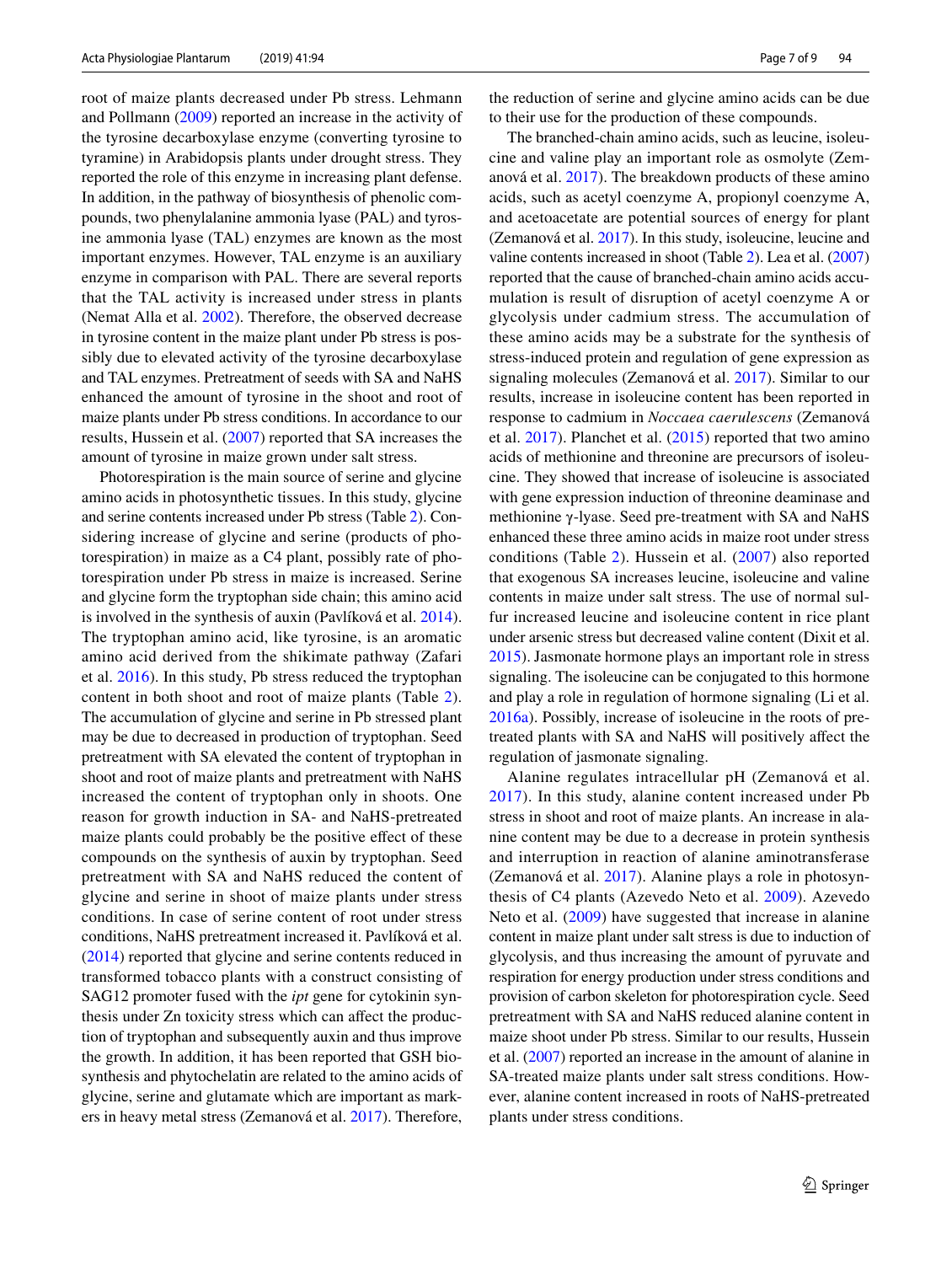In this study, Pb stress has led to an increase in the content of threonine in shoot and root of maize plants. These results were consistent with results of Zemanová et al. ([2017](#page-8-14)), which showed an increase in content of threonine in *Noccaea caerulescens* under cadmium stress. As noted earlier, heavy metal stress induces water status imbalance in plants. Azevedo Neto et al. ([2009\)](#page-7-3) reported that threonine is divided into amino acids that contribute to reduction of osmotic potential of cell, hence, is important in heavy metal stress-induced water status imbalance alleviation. Seed pretreatment with SA and NaHS reduced threonine levels in maize shoot under stress condition; however, NaHS pre-treatment increased it in root. Improvement of Pb-induced water regime in SA- and NaHS-pretreated plants has been reported in many investigations (Kohli et al. [2018;](#page-8-28) Mostofa et al. [2015](#page-8-29)) under stress conditions, reducing the need to accumulation of free amino acid composition.

In the present work, pretreatment with SA and NaHS attenuated the level of shoot and root Pb accumulation (Table [1\)](#page-1-0). According to our results, there are studies on the efect of exogenous SA and NaHS on reducing heavy metal uptake (Kohli et al. [2018](#page-8-28); Mostofa et al. [2015\)](#page-8-29). The signifcant increase in NR activity and protein content was also observed in plants treated with SA and NaHS (Table [1](#page-1-0)). Aftab et al. [\(2011\)](#page-7-6) reported that SA application promotes NR activity in *Artemisia annua* under salt stress. They attributed this observation to the role of SA in stabilizing the plasma membrane and uptake of nutrients including nitrate. Increasing the membrane stability has also been revealed in NaHS-treated pea plant under arsenate stress (Singh et al. [2015](#page-8-5)). Increase in the activation of NR in SA- and NaHSpretreated plants caused the increment of protein content. There is close relationship between nitrate assimilation and amino acid biosynthesis. Generally, efects of pretreatment of SA and NaHS on the amino acids content was diferent in roots of maize plants under Pb stress. NaHS has been shown to increase root amino acids content (glutamate, aspartate, asparagine, serine, histidine, threonine, arginine, alanine, tyrosine, cysteine, leucine and isoleucine) in maize under stress conditions, which may be part of major change in metabolism and amino acid transport into root to cope with stress and activation of defense pathways. Zhang et al. ([2008](#page-8-8)) reported that seed priming with NaHS promoted accumulation of free amino acids in wheat seeds subjected to copper stress. However, SA's efect on increase in content of amino acids was lower, it would probably be protective role of SA in a different way than  $H_2S$ . In case of shoot, the content of most amino acids was reduced in SA- and NaHS-pretreated plants under Pb stress. Reduction of amino acids content by these two compounds pretreatment may be seen as assistance to the activation of adaptation processes to the toxic efect of Pb. Since amino acids are precursors for biosynthesis of stress-induced protein and protective metabolites against plant stress (Zemanová et al. [2017\)](#page-8-14).

In conclusion, maize plants exposed to Pb stress displayed the inhibition of growth and decrease of NR activity and protein content. Pb stress also resulted in increase of most free amino acids content in maize plants which can be a defensive response to stress. SA and NaHS pretreatments in addition to reduction of Pb accumulation through triggering defense mechanism such as regulating amino acids content have also been involved in alleviating Pb-induced damage. Probably, amino acids directly or indirectly (synthesis of stress-induced proteins and compounds diverted from their metabolism like GSH which was investigated in this study) can play an important role in alleviating Pb stress. Efect of pretreatments of SA and NaHS on the amino acids content in roots was diferent. This shows the complex regulation of amino acids levels by these two compounds.

**Author contribution statement** RZ designed the study, performed the experiments, analyzed data and wrote the manuscript. RJ and FR supervised the study.

**Acknowledgements** The authors are grateful to Neda Farnad MSc, for her assistance in advancing of this research.

## **References**

- <span id="page-7-6"></span>Aftab T, Khan MMA, da Silva JAT, Idrees M, Naeem M (2011) Role of salicylic acid in promoting salt stress tolerance and enhanced artemisinin production in *Artemisia annua* L. J Plant Growth Regul 30(4):425–435.<https://doi.org/10.1007/s00344-011-9205-0>
- <span id="page-7-3"></span>Azevedo Neto AD, Prisco JT, Gomes-Filho E (2009) Changes in soluble amino-N, soluble proteins and free amino acids in leaves and roots of salt-stressed maize genotypes. J Plant Interact 4(2):137– 144.<https://doi.org/10.1080/17429140902866954>
- <span id="page-7-4"></span>Chafei C, Pageau K, Suzuki A, Gouia H, Ghorbel MH, Masclaux-Daubresse C (2004) Cadmium toxicity induced changes in nitrogen management in *Lycopersicon esculentum* leading to a metabolic safeguard through an amino acid storage strategy. Plant Cell Physiol 45(11):1681–1693. <https://doi.org/10.1093/pcp/pch192>
- <span id="page-7-0"></span>Chen Z, Chen M, Jiang M (2017) Hydrogen sulfde alleviates mercury toxicity by sequestering it in roots or regulating reactive oxygen species productions in rice seedlings. Plant Physiol Biochem 111:179–192. <https://doi.org/10.1016/j.plaphy.2016.11.027>
- <span id="page-7-5"></span>Cui W, Chen H, Zhu K, Jin Q, Xie Y, Cui J, Xia Y, Zhang J, Shen W (2014) Cadmium-induced hydrogen sulfde synthesis is involved in cadmium tolerance in *Medicago sativa* by reestablishment of reduced (Homo) glutathione and reactive oxygen species homeostases. PLoS One 9(10):e109669. [https://doi.org/10.1371/journ](https://doi.org/10.1371/journal.pone.0109669) [al.pone.0109669](https://doi.org/10.1371/journal.pone.0109669)
- <span id="page-7-2"></span>Dixit G, Singh AP, Kumar A, Dwivedi S, Deeba F, Kumar S, Suman S, Adhikar B, Shukla Y, Trivedi PK, Pandey V (2015) Sulfur alleviates arsenic toxicity by reducing its accumulation and modulating proteome, amino acids and thiol metabolism in rice leaves. Sci Rep 5:16205.<https://doi.org/10.1038/srep16205>
- <span id="page-7-1"></span>Ellman GL (1959) Tissue sulfhydryl groups. Arch Biochem Biophys 82:70–77. [https://doi.org/10.1016/0003-9861\(59\)90090-6](https://doi.org/10.1016/0003-9861(59)90090-6)